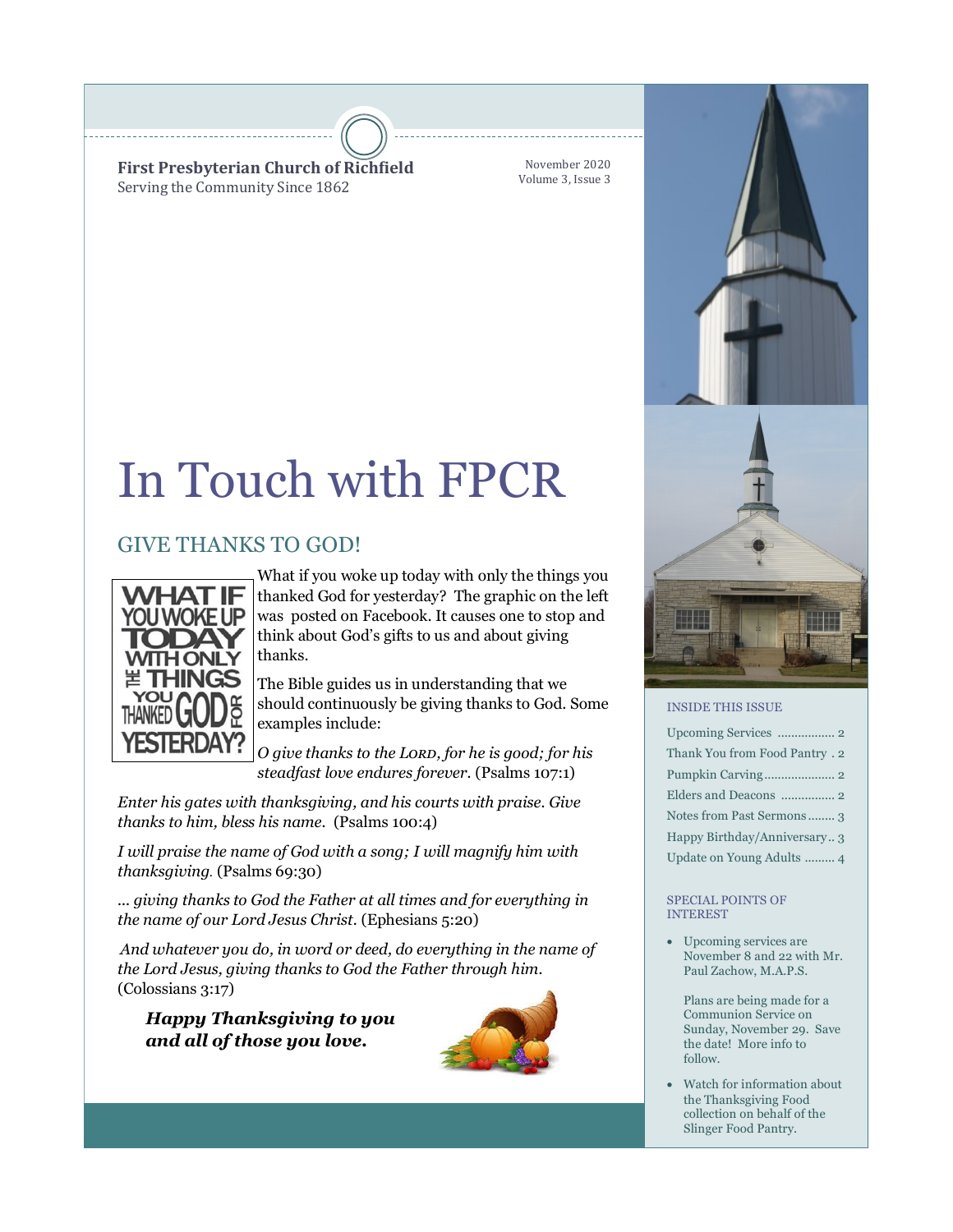### UPCOMING SERVICES

### *All are welcome for upcoming 10 a.m. Sunday Services.*

#### **NOVEMBER 8**

AND

### **NOVEMBER 22**

#### **and possibly**

**NOVEMBER 29** 

*Pencil the date on your calendar for a possible Communion service Sunday, November 29.*

#### *Mask required.*

*Additional information is posted on the website: www.FirstPresbyofRichfield .com*

### ELDERS AND BOARD OF **DEACONS**

#### *Elders*

**Debbie Heppe Melissa Kujawa Rick Romanski Kenneth Schmidt Jeff Zeller** 

*Clerk of Session* **Elaine Schmidt**

*Deacons* **Cathy Romanski Cheryl Weber**

### WELCOME BACK, KEYBOARD PLAYERS

The music of Michael Kieckhaefer, Shira Gui, Leah Pokorny, and Tim Wang always adds much to our Sunday service. Even though we are unable to sing hymns during the service at this time, we enjoy the selections made which add an element of  $R_1F_4$ music to our services. Beginning October 11, each of the musicians are back on the schedule:

- **Michael Kieckhaefer** used his gift of music to play on October 11.
- **Shira Gui** played wonderfully on October 25.
- On November 8 you won't want to miss the music provided by **Leah Pokorny**.

• November 22, our Thanksgiving service, **Tim Wang** will provide music.

Thank you to each of these young people and to their families for supporting our

services with wonderful music.

The keyboard players continue to be coordinated by **Karen** 

**Bertucci**. Thank you, Karen, for always taking care of our music needs. The people at FPCR appreciate you and your assistance.

Wondering about some of the students who played last year that are not on this list? See page 4 for more information.

### PUMPKIN CARVING AT FPCR

After a bit of planning and discussion, **Kate Kujawa** and **Elaine Schmidt** have created a cute pumpkin. A candle at the top, hearts for eyes, a cross for the nose, Bibles for ears, and a BIG smile!



Your amazing generosity toward the Slinger Food Pantry continues. **THANK YOU ALL**! Not only have you donated cans, boxes, and bags of food, you have generously donated cash to help sustain the Food Pantry's mission.

Information about the Thanksgiving collection will be available soon on the church website and at the church.



*Remember to Fall Back on November 1 at 2 AM.*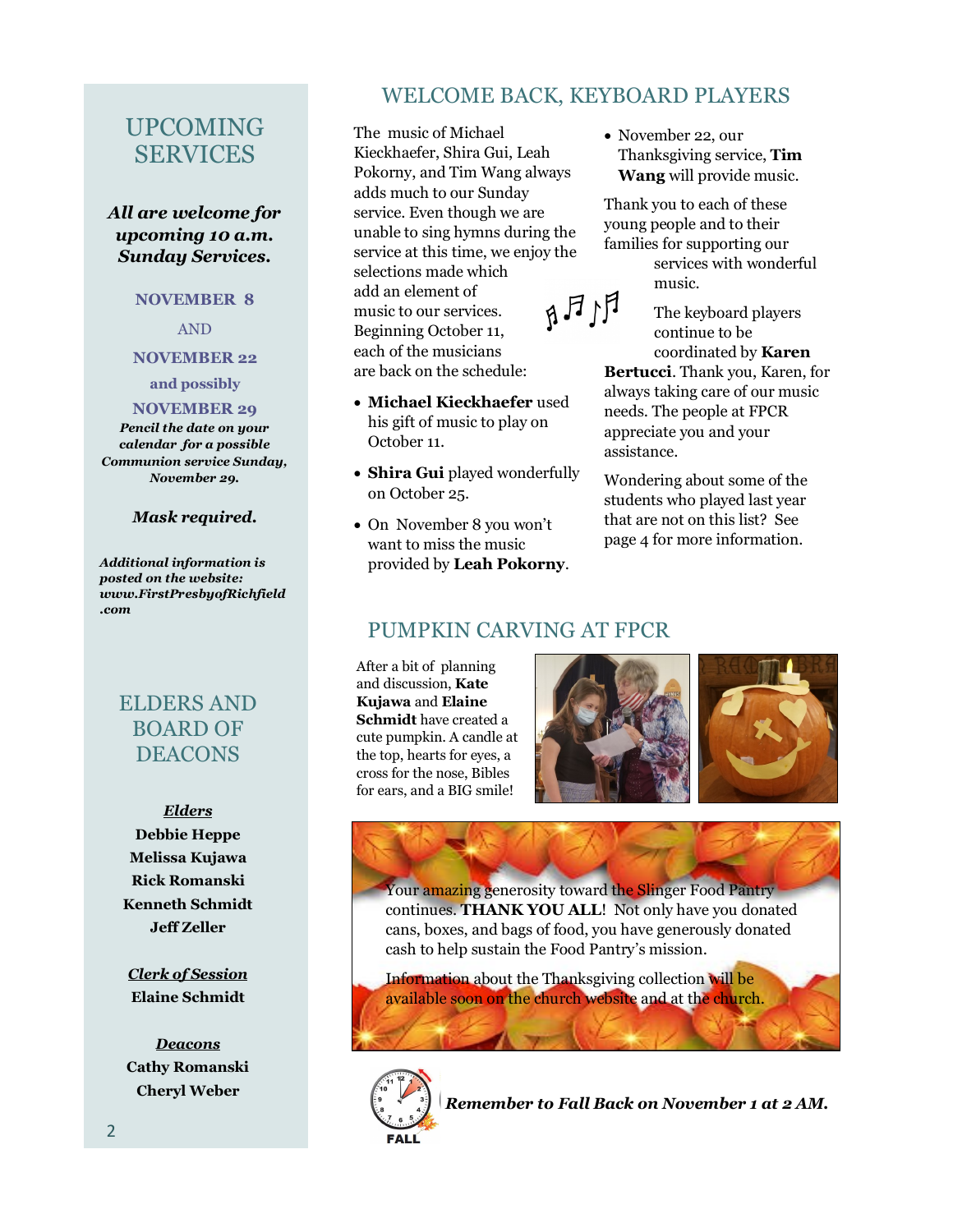

### SERMON JOTTINGS

*As we move through this time of COVID, and the possibility of having to quarantine, it is sometimes difficult to follow the continuum of church lessons and sermons. With that in mind, here are some summary notes from October's services by Mr. Paul Zachow, M.A.P.S.*

Date: **October 11, 2020** Text: Philippians 4:1-9 - From Paul's letter to the Church at Philippi Sermon: Standing Firm

• We are called to put our differences aside and work together in peace, love, and compassion.

- We are asked to follow an ethic of love.
- We are asked to stand firm in our faith and to put our faith into action as the hands and feet of Christ.
- God is with us no matter what we face in life (including the chaos in our country right now). This reassurance gives us peace, hope, and joy.
- Bring all concerns and joys to God—no matter what they are.
- Love from God will not abandon us.
- Rejoice in hope, love, justice, and in peace.

### Date: **October 25, 2020**

Text: Matthew 22:34-46 Sermon: Loving Your Neighbor as Yourself

The Pharisees of the Jewish Temple are testing Jesus. Jesus asserts his authority by proclaiming the two great commandments: We are to *love God with all our heart, soul, mind, and strength* AND *love our neighbor as ourselves*.

- It is God's world . . . not Rome's.
- God's reign and presence are manifested in Jesus, not in the emperor.
- God's blessings extend to ALL people—not just the elite.
- Jesus, not Rome, reveals God's will.
- Today and always, we are called to follow God's commandments and practice love of ourselves, God, and our neighbor.
- Neighbor love—loving our neighbor as ourselves: those who may not look like us, believe like us, live where we live, or think like we think.
- God loves us always. We are called to do the same with other people.
- Neighbor love is "doing justice, loving kindness, and walking humbly with God (Micah 6:8)".
- Put your faith into action! That includes voting your conscience by using your values, faith, and morals.

## **HAPPY** BIRTHDAY

to the following individuals with birthdays in

**November**. We wish you many more years

of God's blessings.

- **4 - Rev. Barbara Jordan**
- **20 - Anika Pawlak Previous Keyboard Player 21 - Justin Remillard**



# **HAPPY** ANNIVERSARY

to the following couples who are celebrating wedding anniversaries in **November**. May the Lord bless you and keep you for many more years to come!

- **1 - Rick and Cathy Romanski**
- **20 - Kenneth and Elaine Schmidt**

**Belated wishes to Jeff and Jean Zeller whose anniversary was Oct. 24.**